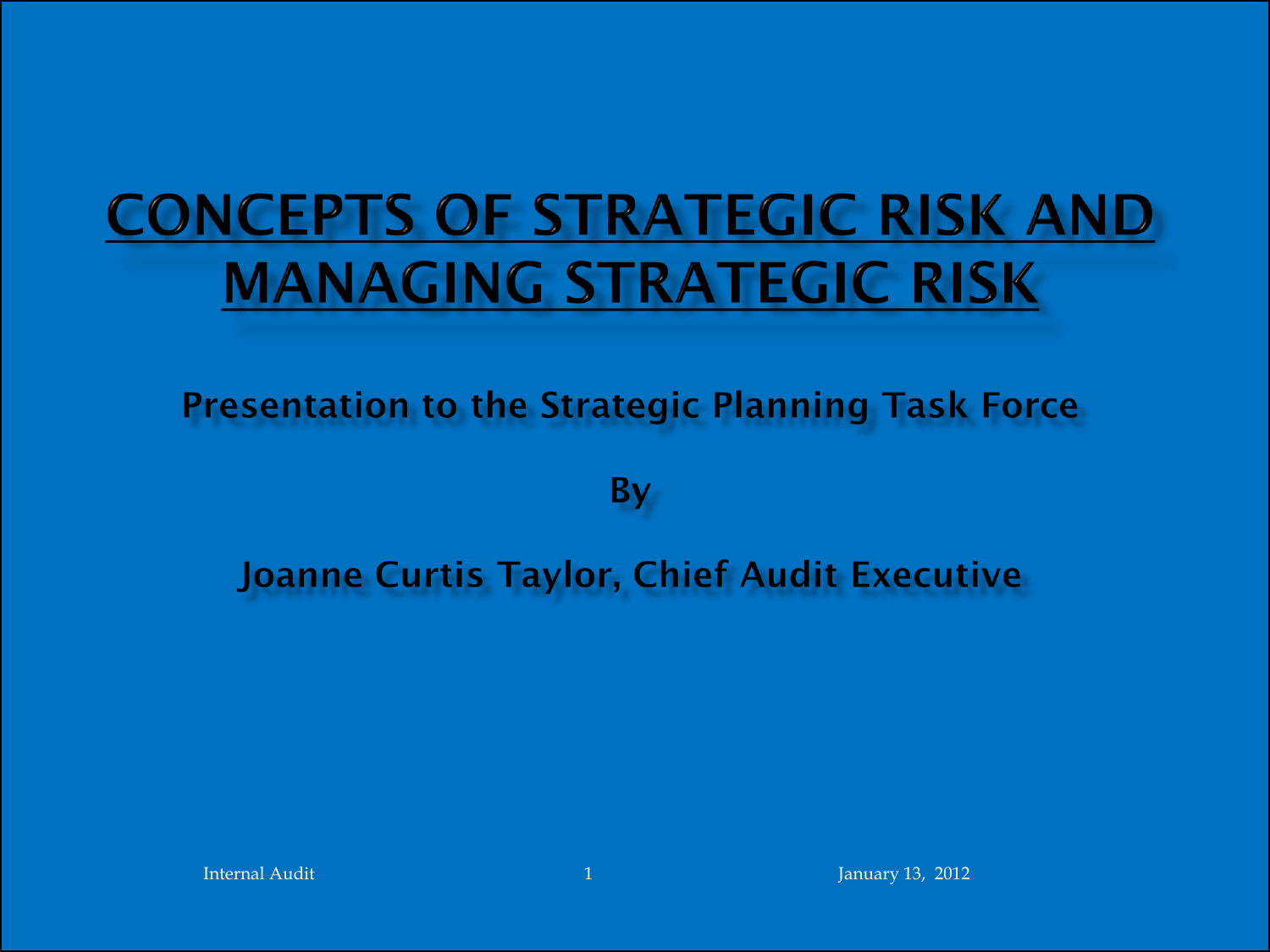### **Presentation Objectives**

Why is Internal Audit here?

 Concepts (Enterprise Risk Management, Strategic Risk, Strategic Risk Management, etc.)

Summary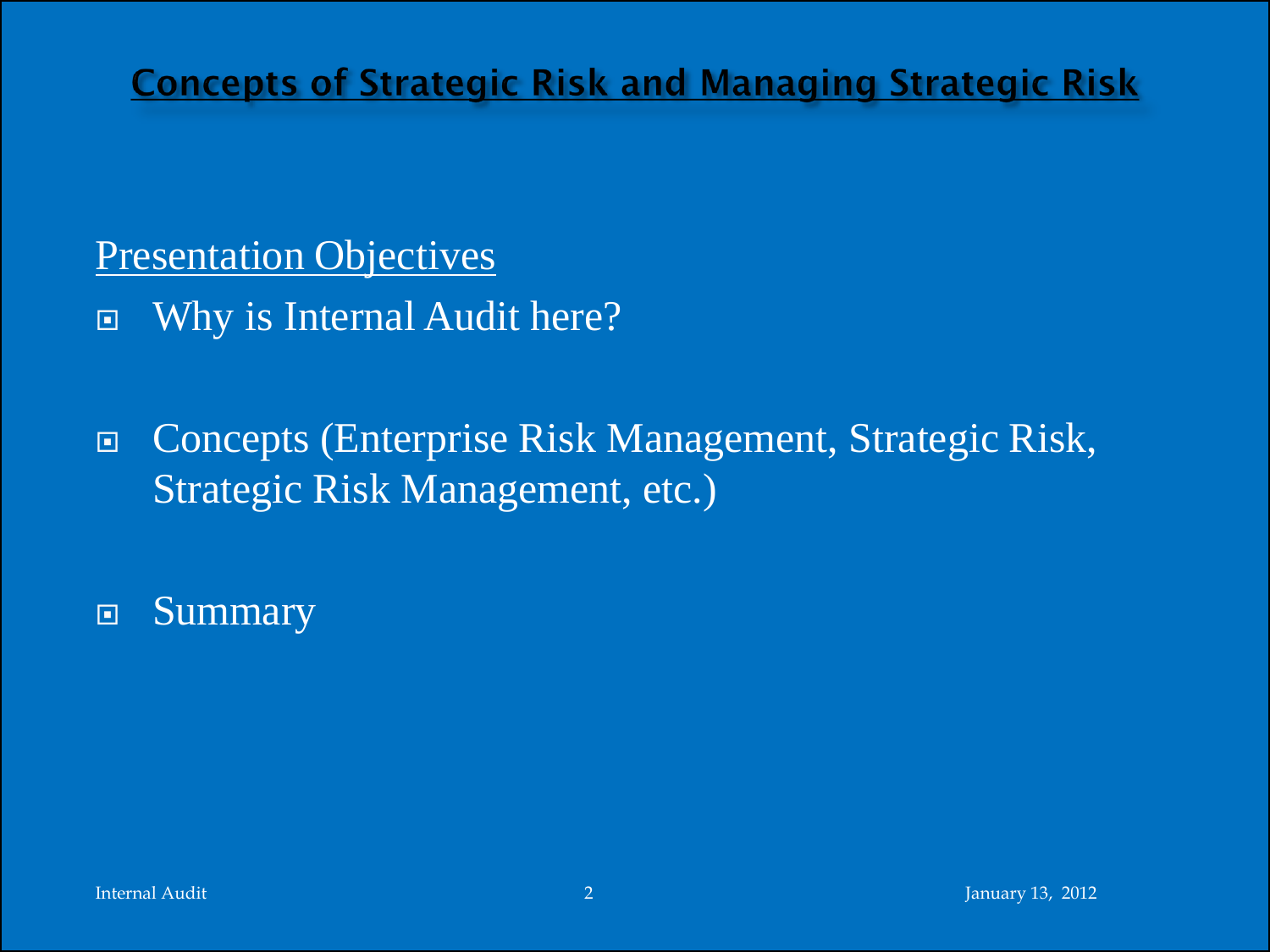#### Why is Internal Audit here?

■ Rather than assuming management's role in strategic planning, Internal Audit wanted to introduce the concepts of strategic risk and strategic risk management, offering to consult with management in its strategic risk management process.

 The Institute of Internal Auditors(IIA) defines internal auditing as an independent, objective assurance and consulting activity designed to add value and improve an organization's operations. It helps an organization accomplish its objectives by bringing a systematic, disciplined approach to evaluate and improve the effectiveness of risk management, control, and governance processes.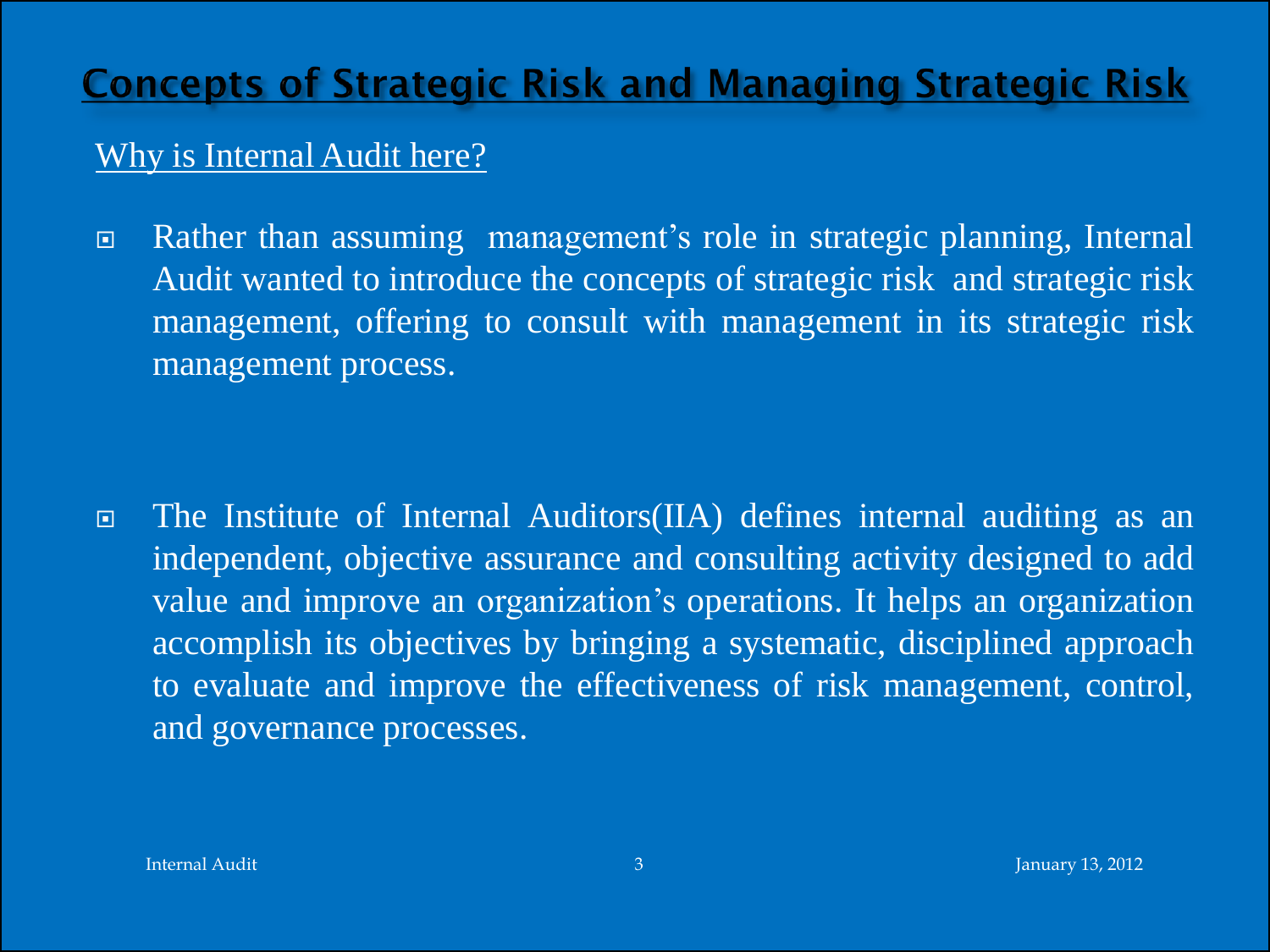#### Enterprise Risk Management (ERM)

Before we can understand Strategic Risk Management (SRM), we must first understand Enterprise Risk Management (ERM).

#### Definition of ERM:

- A process performed by an entity's Board, management and other personnel
- □ Process is applied in a strategy setting and across the entire enterprise
- Designed to identify potential events or risks that may affect the entity
- Risk is defined by the IIA as the possibility of an event occurring that will have an impact on the achievement of objectives. Risk is measured in terms of impact and likelihood.
- □ Allows the entity to manage risk to be within its risk appetite (the level of risk an organization is willing to accept)
- Provides reasonable assurance **(not absolute assurance)** regarding the achievement of entity objectives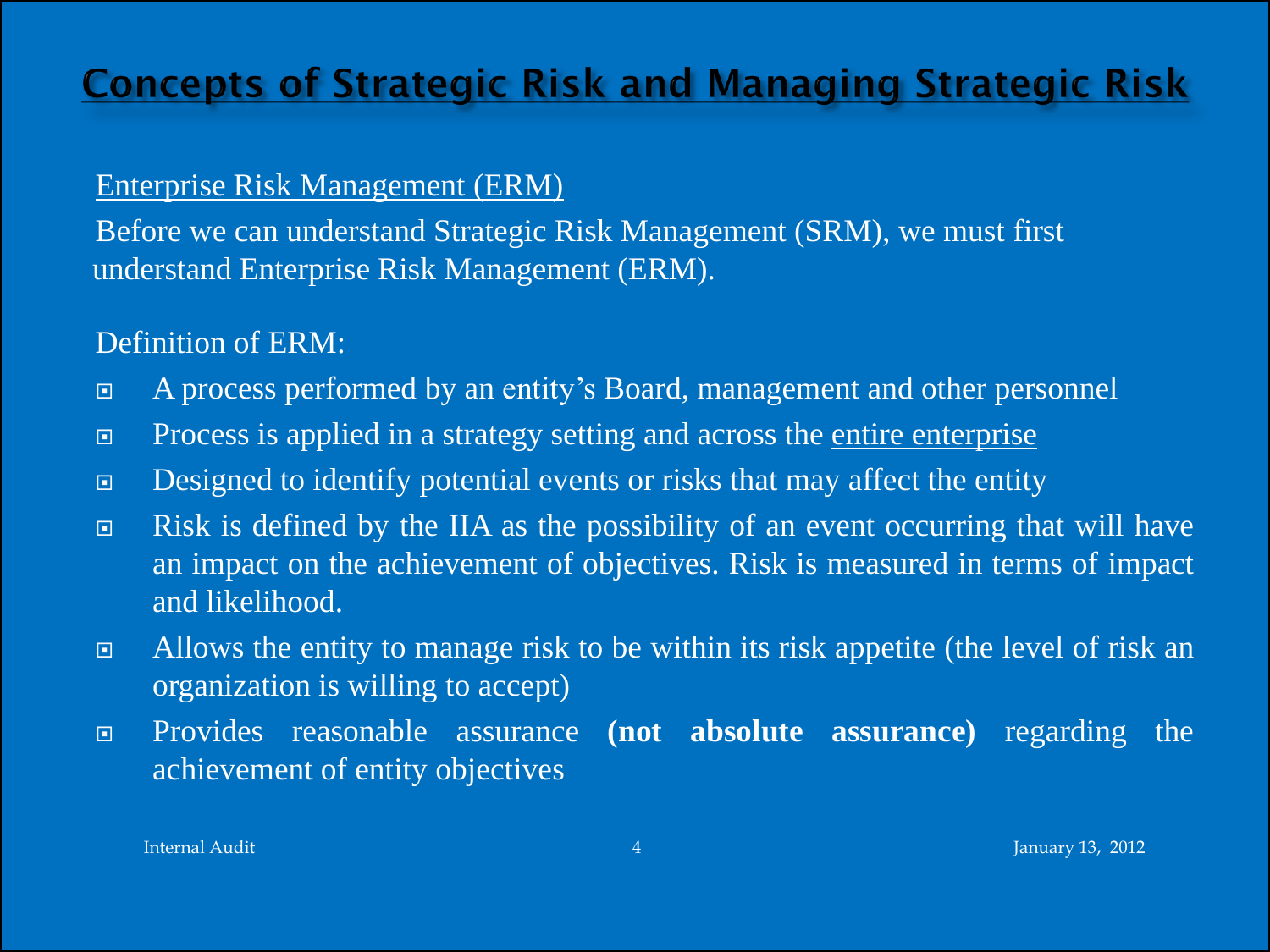Enterprise Risk Management (ERM)

- **ERM** focuses on the achievement of an entity's objectives
- Most entity objectives can be broken down into four broad categories for ERM:
	- 1. Strategic
	- 2. Operations
	- 3. Reporting
	- 4. Compliance
- A particular objective may overlap certain categories
- Allows an organization to focus on these separate objectives for the purpose of ERM
- Strategic objectives are one of the components of ERM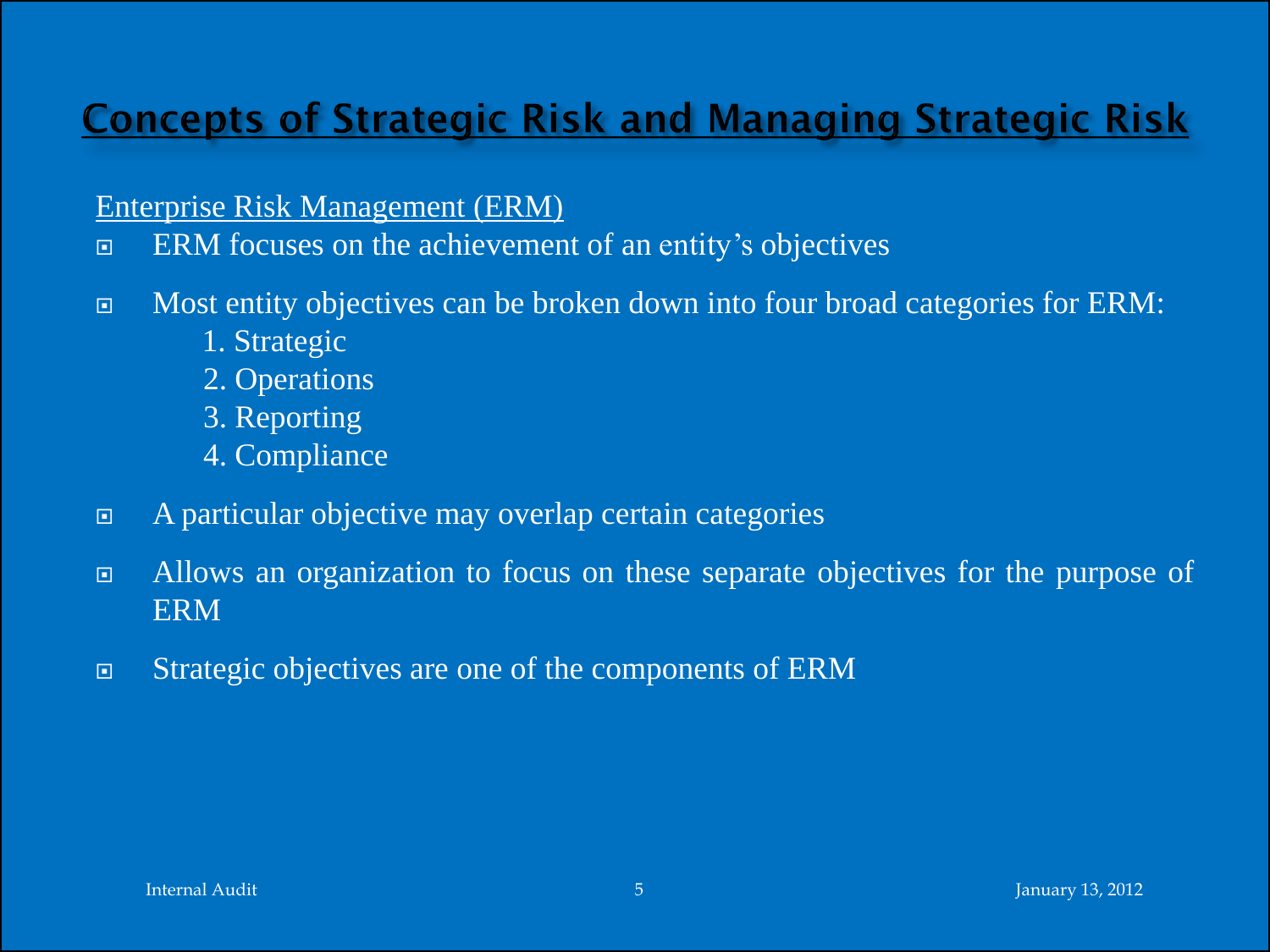#### Strategic Objectives

#### Strategic objectives are defined as:

- □ High-level goals
- Aligned with and support the goals of the organization
- Core and backbone of the organization's strategy
- Provide guidance on how the organization can fulfill or move toward the highlevel goals
- **EXECUTE:** More specific and cover a more well-defined time frame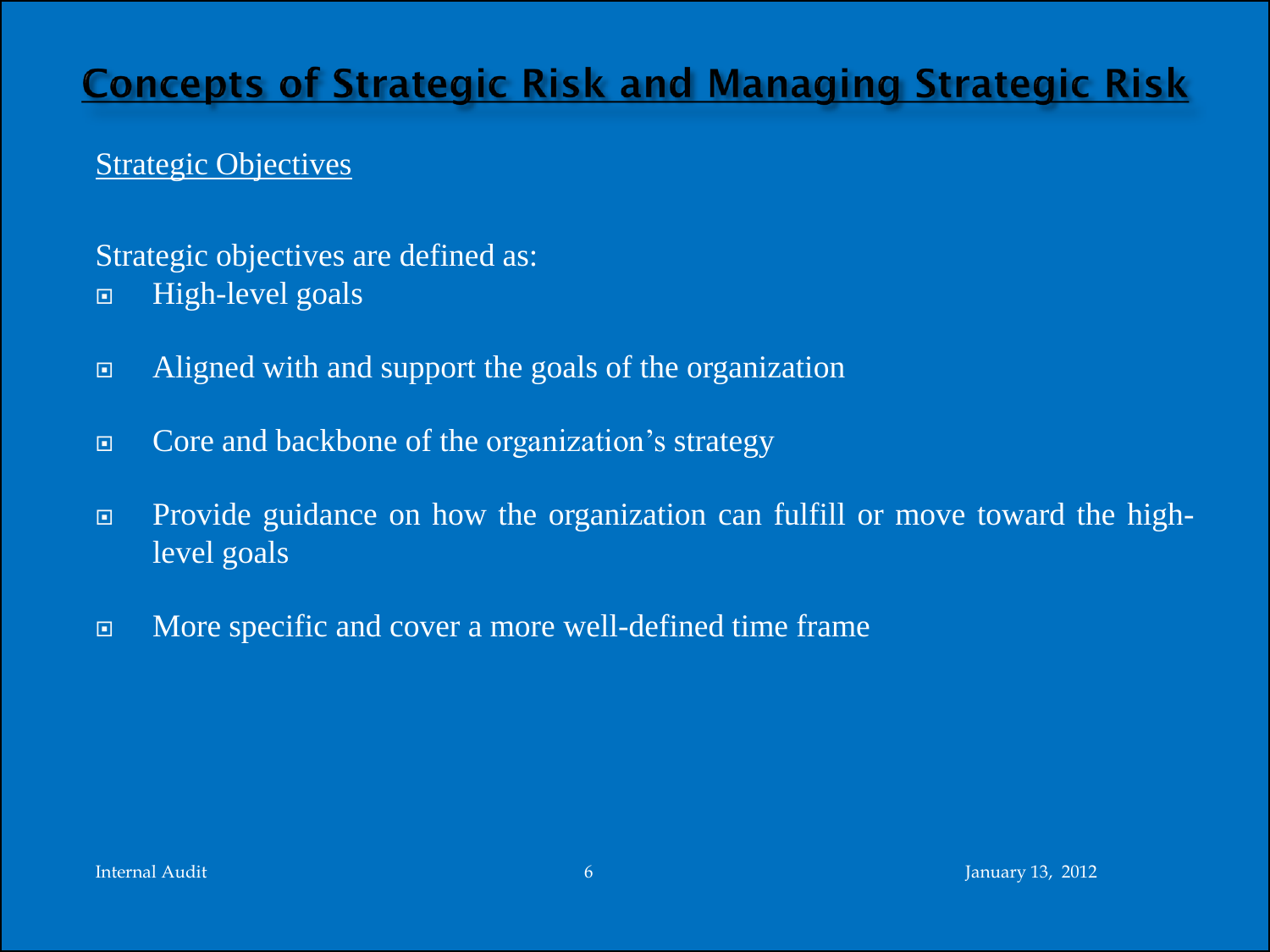#### Strategic Objectives

- A strategic objective should be:
- D Measurable.

There must be at least one indicator (or yardstick) that measures progress against fulfilling the objective

**E** Specific.

This provides a clear message as to what needs to be accomplished

**E** Appropriate.

It must be consistent with the vision and mission of the organization

**E** Realistic.

It must be an achievable target given the organization's capabilities and opportunities in the environment in which it operates. In essence, it must be challenging but doable

**E** Timely.

There needs to be a time frame for accomplishing the objective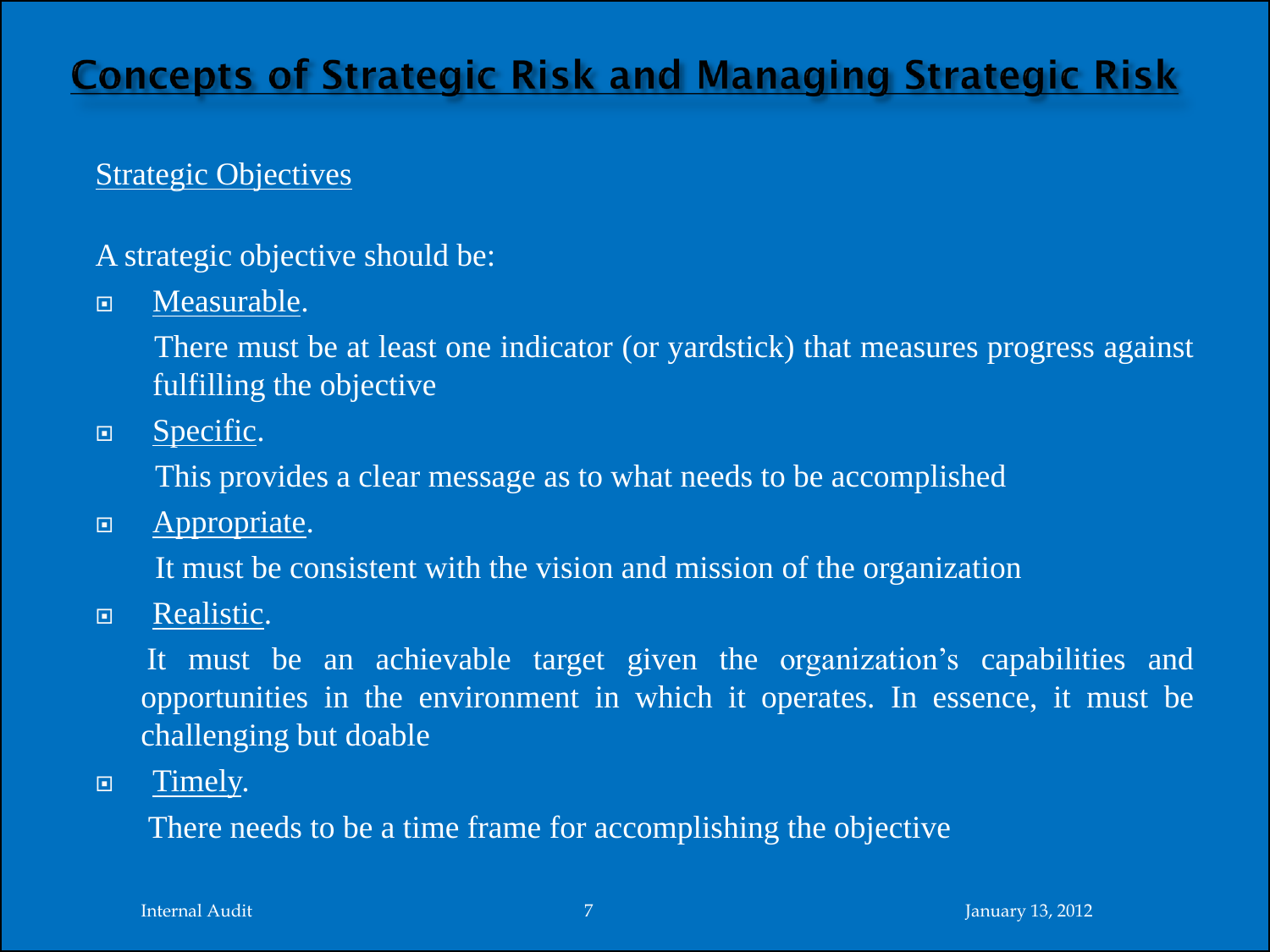#### Strategic Risk

As an organization attempts to achieve their strategic objectives, both internal and external events and scenarios can inhibit or prevent an organization from achieving their strategic objectives. This is known as *strategic risk.*

#### Strategic risk can be further defined as:

- Exposure to loss resulting from a strategy that turns out to be defective or inappropriate
- Risk associated with future plans and strategies, including plans for entering new services, expanding existing services through enhancements and mergers, enhancing infrastructure, etc
- Current and prospective impact of strategic decisions made by management arising from adverse business decisions, improper implementation of decisions, or lack of responsiveness to industry changes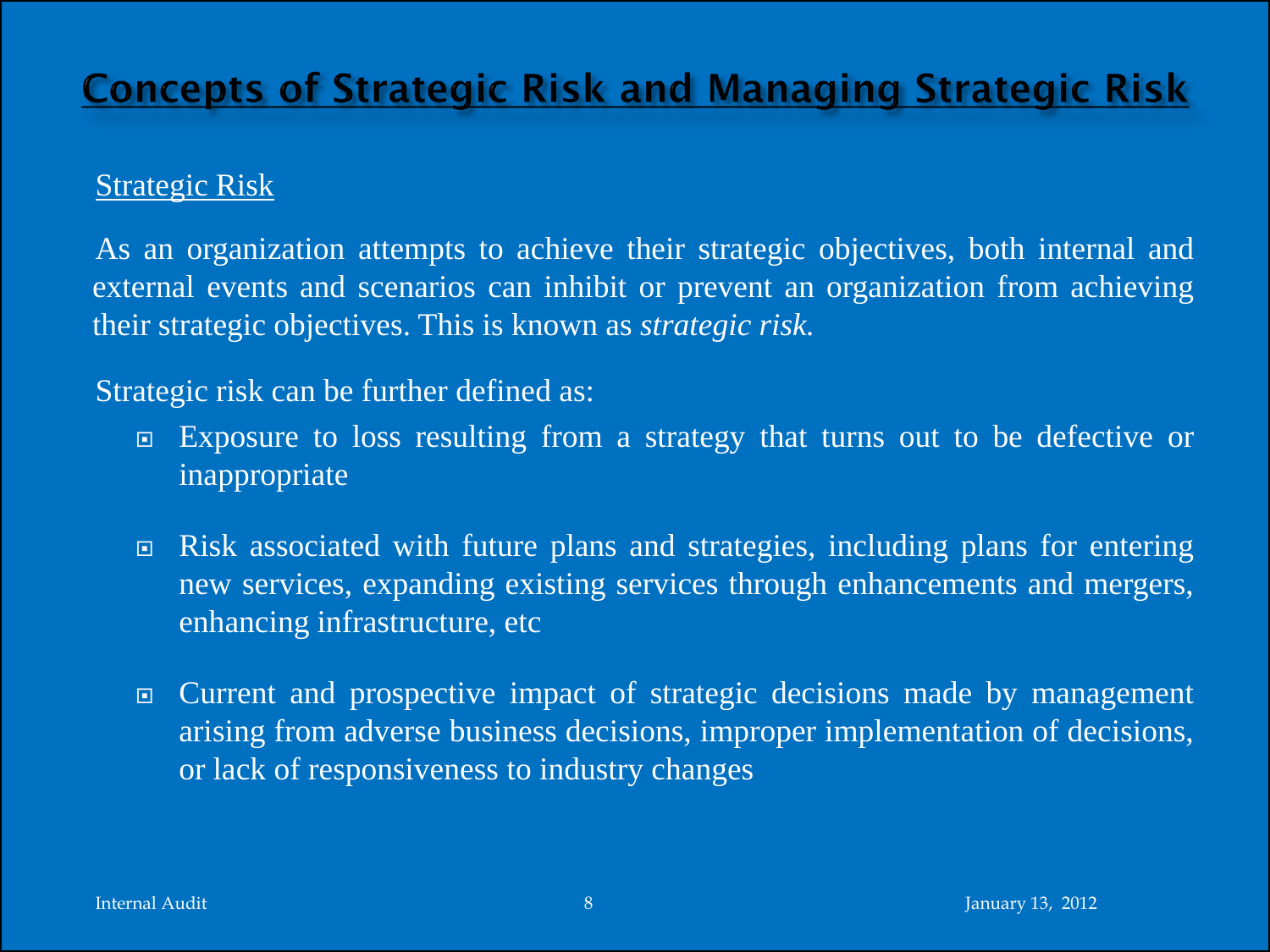#### Strategic Risk

Strategic risk is a function of the compatibility of an organization's strategic goals, the business strategies developed by management to achieve those goals, the resources deployed against these goals, and the quality of implementation.

The resources needed to carry out business strategies are both tangible and intangible. They include communication channels, operating systems, delivery networks, and managerial capacities and capabilities. The organization's internal characteristics must be evaluated against the impact of economic, technological, competitive, regulatory, and other environmental changes and challenges.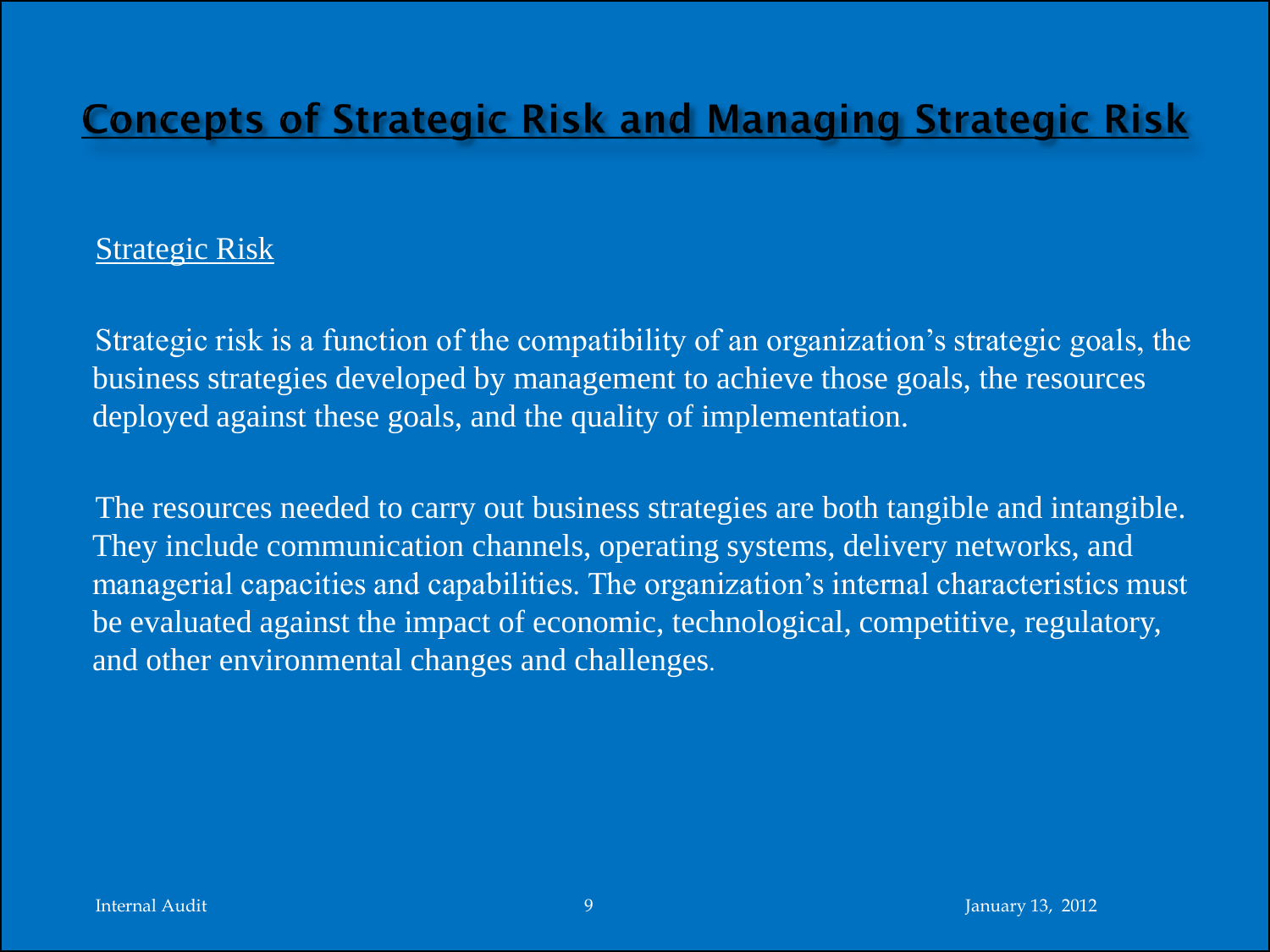#### Strategic Risk

#### Common Strategic Risks

| <b>External Risks</b><br>• Competition<br>• Market changes | <b>Human Resource Risks</b><br>• Knowledge<br><b>Staffing</b><br>• Employee theft |
|------------------------------------------------------------|-----------------------------------------------------------------------------------|
| <b>Financial Risks</b>                                     | <b>Structural Resource Risks</b>                                                  |
| • Cash flow                                                | • IT systems                                                                      |
| • Capital                                                  | • Proprietary information                                                         |
| • Price or cost pressures                                  | • Regulatory actions                                                              |
| <b>Physical Resource Risks</b>                             | <b>Relationship Risks</b>                                                         |
| • Disasters                                                | • Reputation                                                                      |
| • Bottlenecks                                              | • Vendor performance                                                              |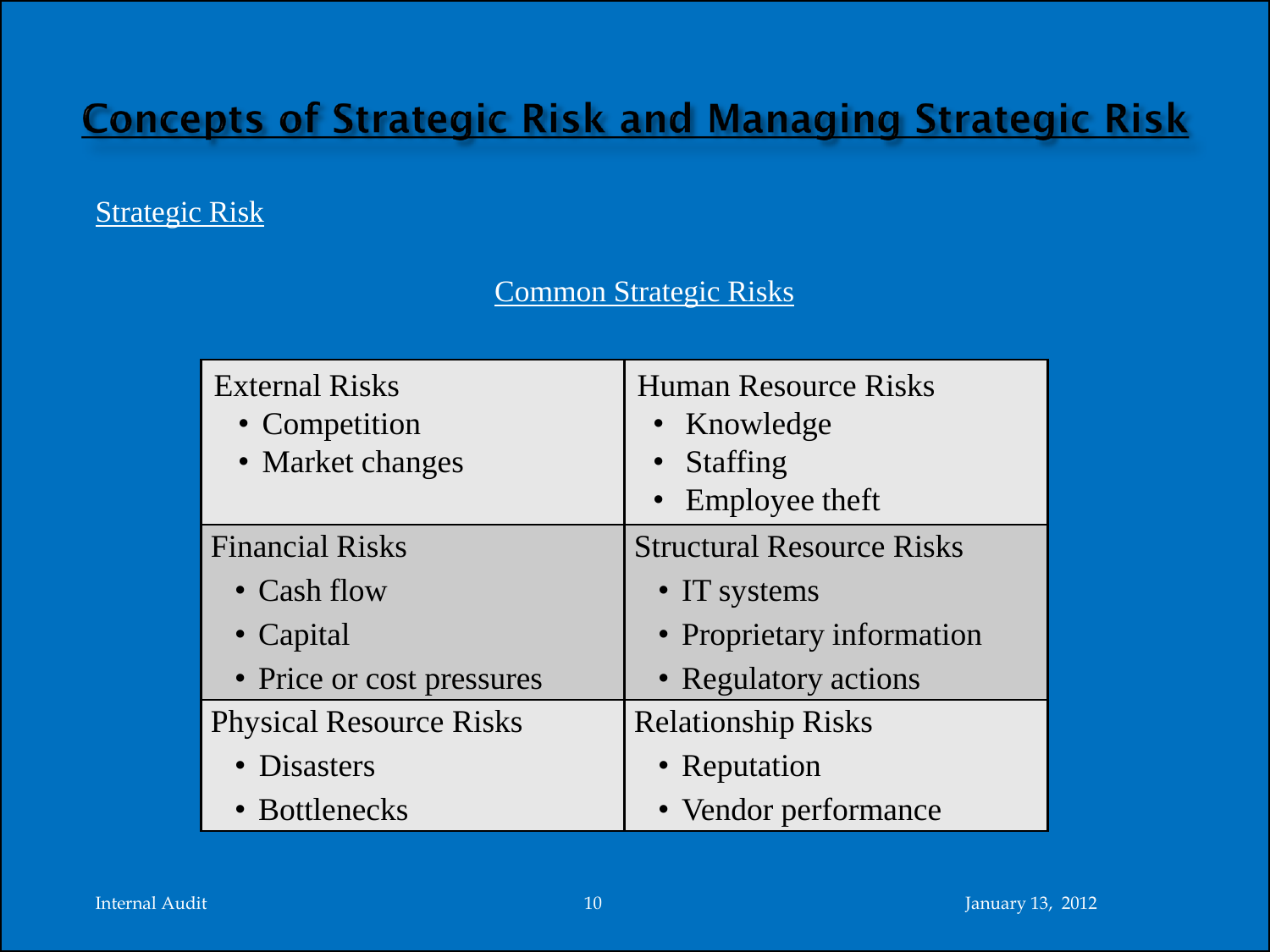#### Strategic Risk Management

#### Components of SRM:

- A process performed by management for identifying, assessing and managing risks and uncertainties, affected by internal and external events, scenarios and risks that could impede the organization's ability to achieve its strategy and strategic objectives
- The ultimate goal is successful implementation of the strategic plan while creating, enhancing and protecting the organization and stakeholder value
- Primary component and necessary foundation of the organization's overall Enterprise Risk Management (ERM) process
- As a component of ERM, it is effected by the decisions made by the Board, management, and others
- It requires a realistic strategic view of risk and consideration of how external and internal events, scenarios and risks will affect the organization to achieve its objectives
- □ It is a continual process that should be embedded in and part of strategy setting, strategy execution, and strategy management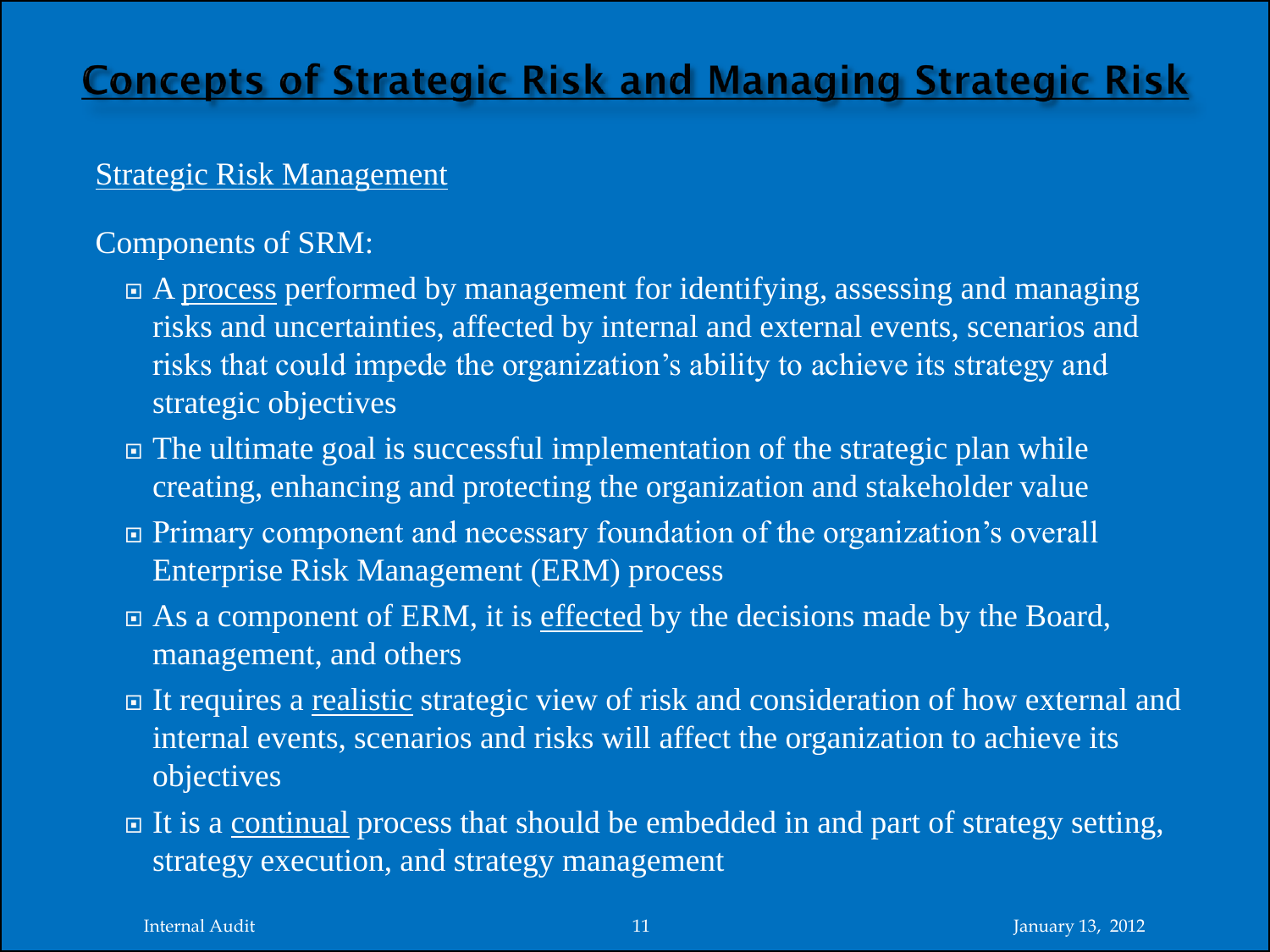#### Strategic Risk Management

Methods of managing strategic risk:

**E** Avoid.

However, you probably will not achieve your strategic objective by not taking some risk.

□ Transfer.

This is the purpose of insurance. There is probably no insurance company willing to issue a policy that would indemnify an organization for not managing strategic risk.

□ Accept at existing level.

The "I'll take my chances" mindset could be detrimental to the organization and cause the strategic plan to fail.

Reduce to an acceptable level.

## **Which method are you going to choose?**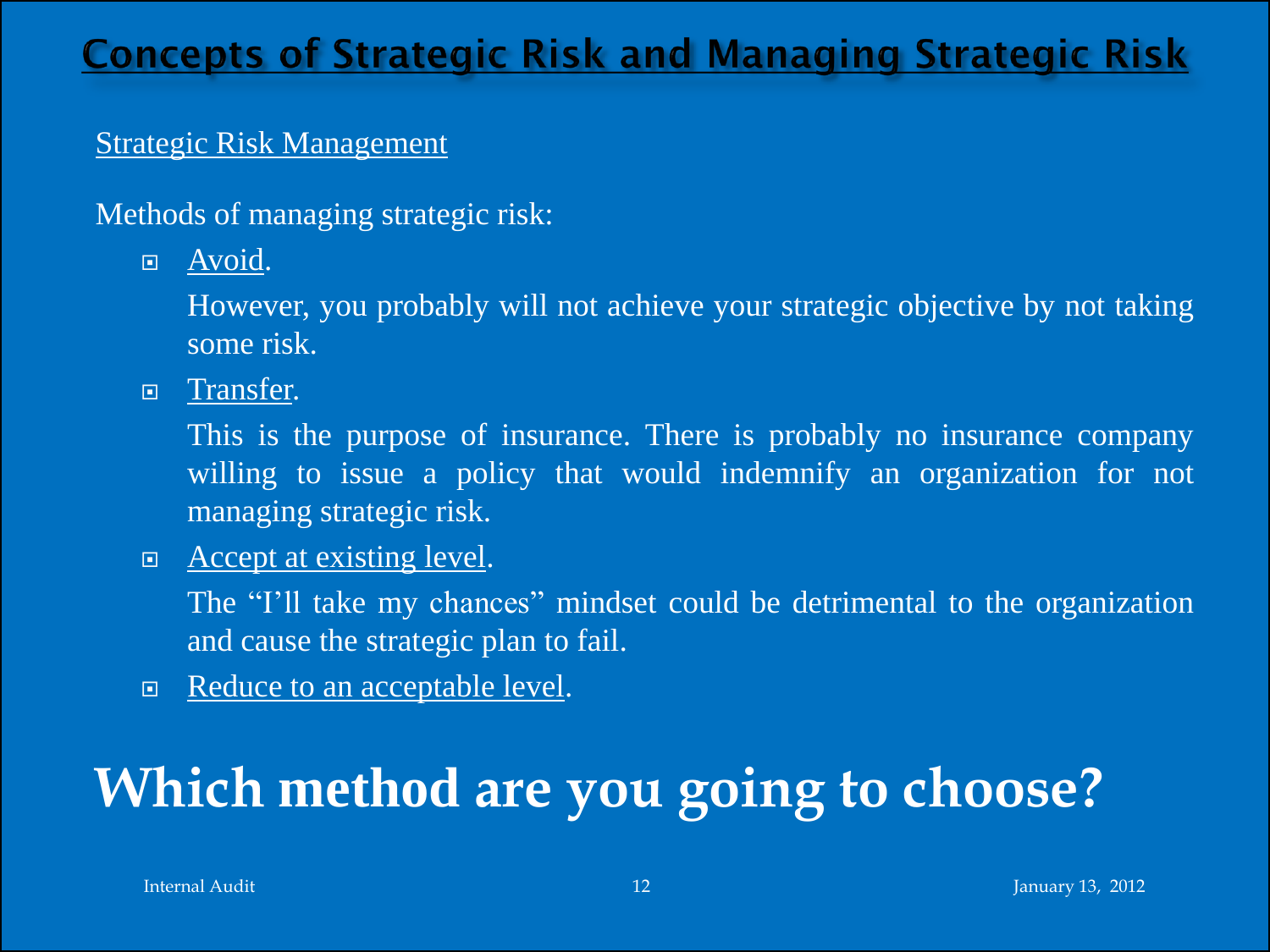#### Strategic Risk Management (SRM)

#### Basic Steps in the Strategic Risk Management Process Performed by Management: Communicate and share information across business and risk functions

> Intranet, University website, monthly/quarterly newsletter, global email announcements, etc.

#### Break down risk management silos

- $\triangleright$  Risk in one area could affect other areas
- $\Box$  Identify and assess possible risks
	- $\triangleright$  Consider severity, probability, timing, impact, likelihood
	- $\triangleright$  Prioritize the organization's strategic risks
	- $\triangleright$  Consider the organization's risk appetite
- $\Box$  Identify potential positive consequences of risks
	- $\triangleright$  A risk can be turned into an opportunity
	- $\triangleright$  Risk is inherent to an organization embracing areas of opportunity and change
- Monitor and manage the risk
	- $\triangleright$  As new strategic objectives are developed, new strategic risks will emerge
	- $\geq$  Develop risk mitigation strategy

#### $\Box$  It is a continual process that never ends

- $\triangleright$  Not a one-time event
- $\triangleright$  Management must do regular analysis and updates
- $\triangleright$  Performed in conjunction with regular strategy reviews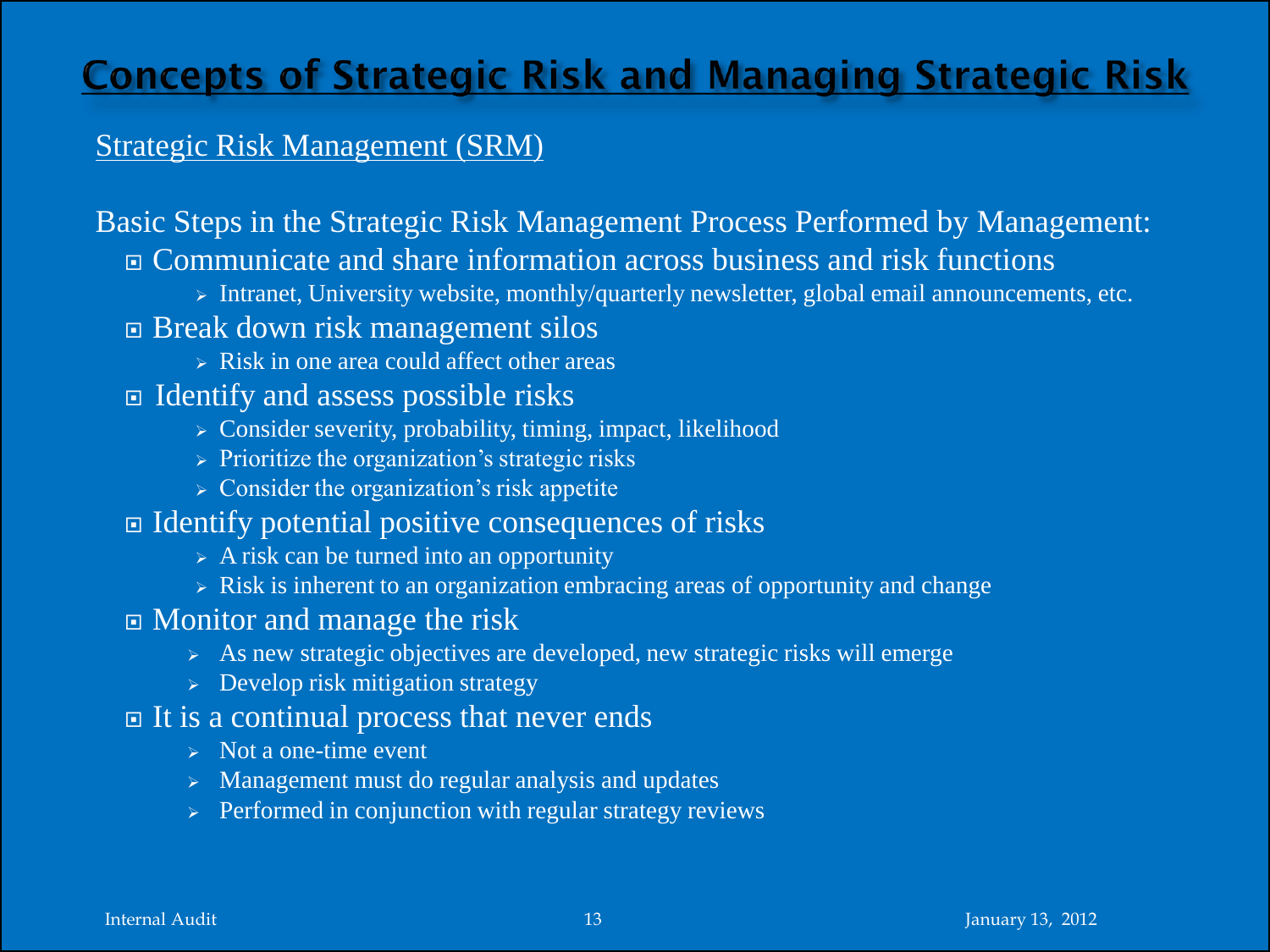#### Strategic Risk Management (SRM)

Benefits of SRM:

- Preparation for a major risk enables mitigation of that risk and promotes stability of the organization
- If you prepare better for risks than your competitors, you will have a competitive advantage
- Tool for thinking systematically "outside the box" about the future and identifying risks and opportunities
- Turn strategic threats into growth opportunities allowing the organization to move from the defense into the offense
- Better utilize resources and reduce costs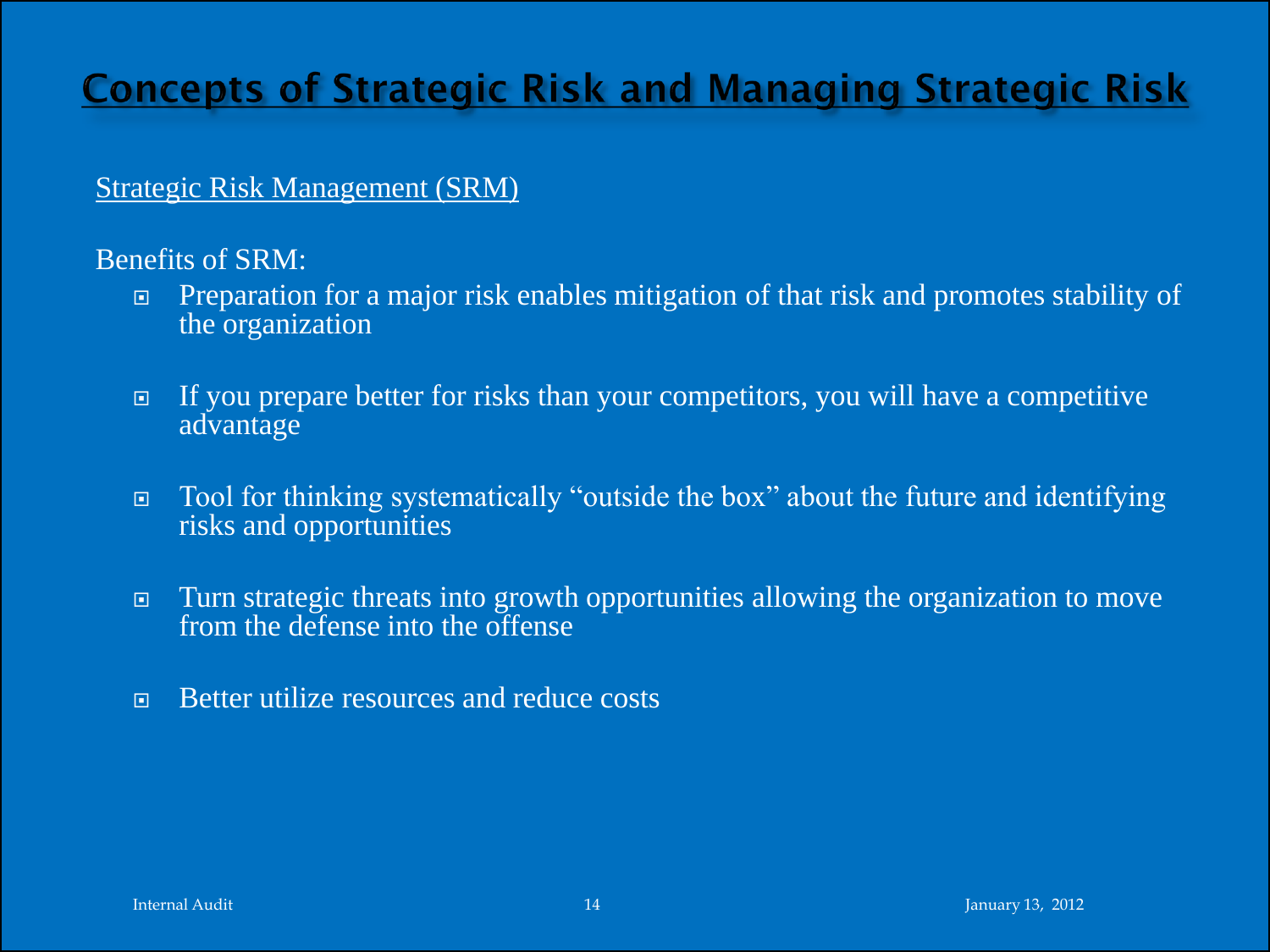#### Strategic Risk Management (SRM)

Limitations of SRM:

- Certain risks may occur and cause irreparable damage despite anticipation and preparation ("Acts of God")
- No organization can anticipate all risk events
- This is not a box-checking exercise. There are substantial costs and efforts involved with SRM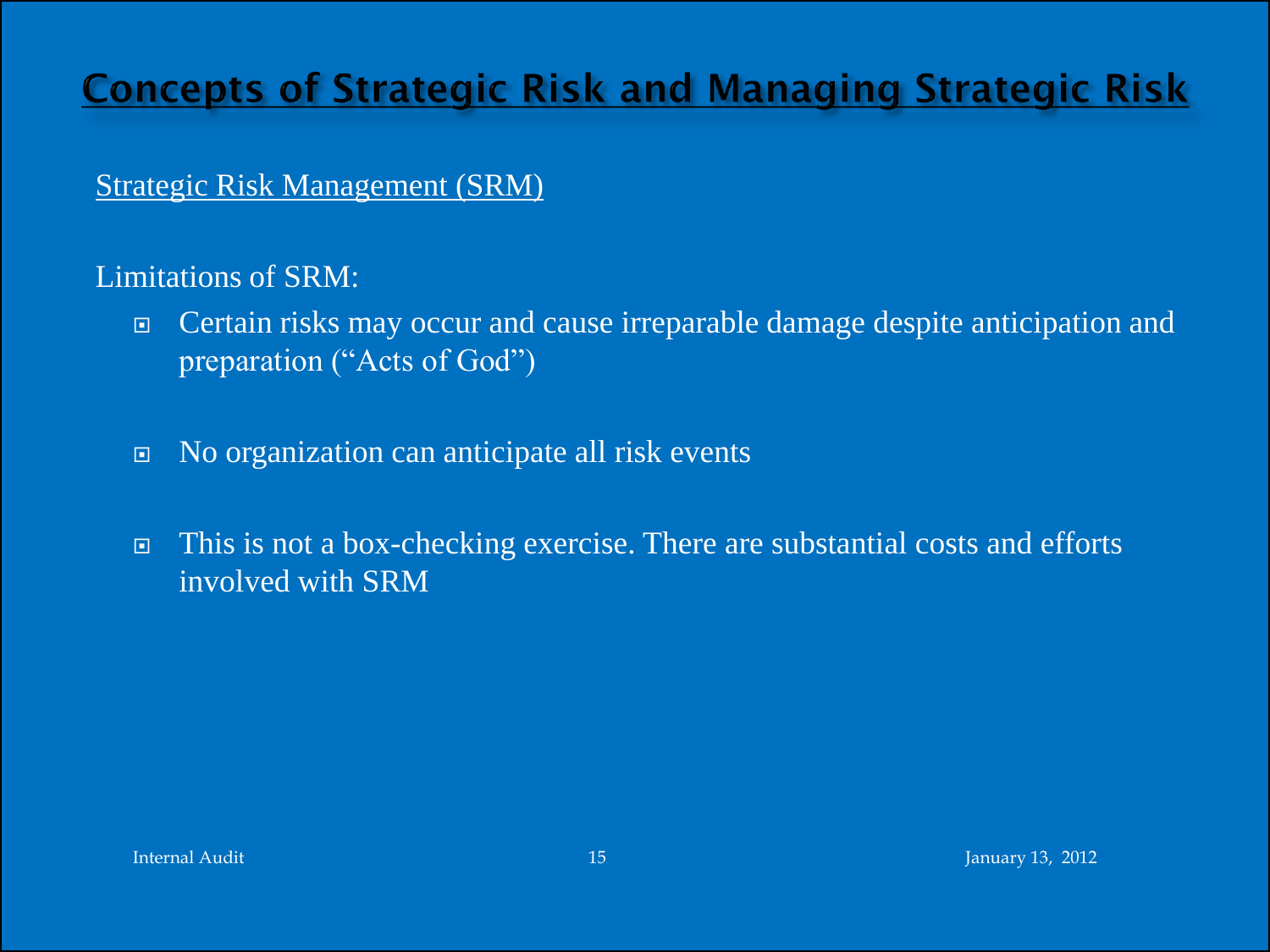#### **Summary**

- A strategic risk is the possibility of an event or scenario that could be both internal and external that inhibits or prevents an organization from achieving their strategic objectives
- **Extrategic risk is measured in terms of impact and likelihood**
- Strategic Risk Management (SRM) is a process performed by management for identifying, assessing and managing risks and uncertainties, affected by internal and external events, scenarios and risks that could impede the organization's ability to achieve its strategy and strategic objectives
- SRM has benefits and limitations
- SRM is a continuous process performed by management that requires regular analysis and updates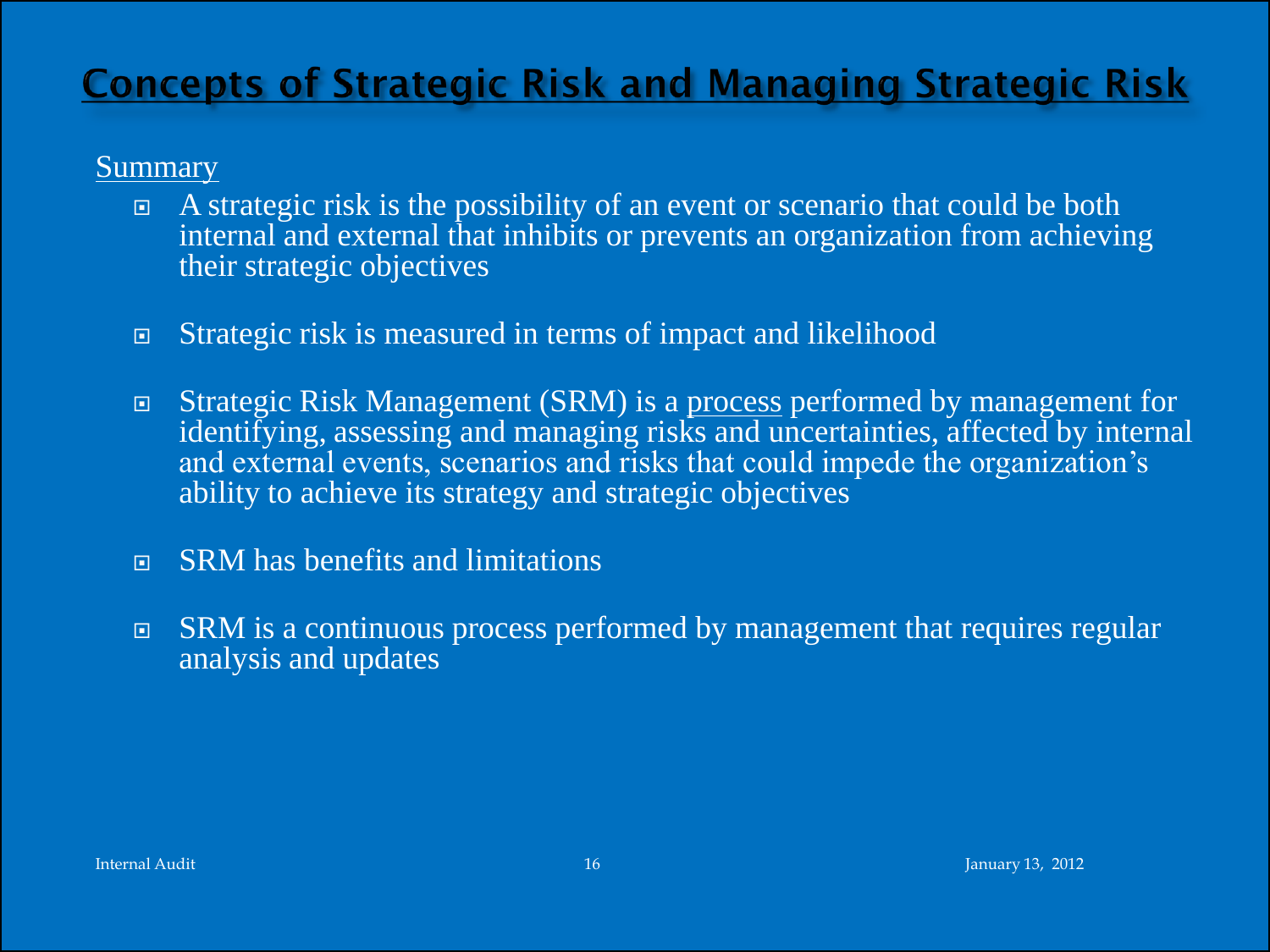Some notable quotes involving the concept of risk:

"Progress always involves risks. You can't steal second base and keep your foot on first." ~Frederick B. Wilcox

"You'll always miss 100% of the shots you don't take." ~Wayne Gretzky

"Go out on a limb. That is where the fruit is." ~President Jimmy Carter

"He who is not courageous enough to take risks will accomplish nothing in life." ~Muhammad Ali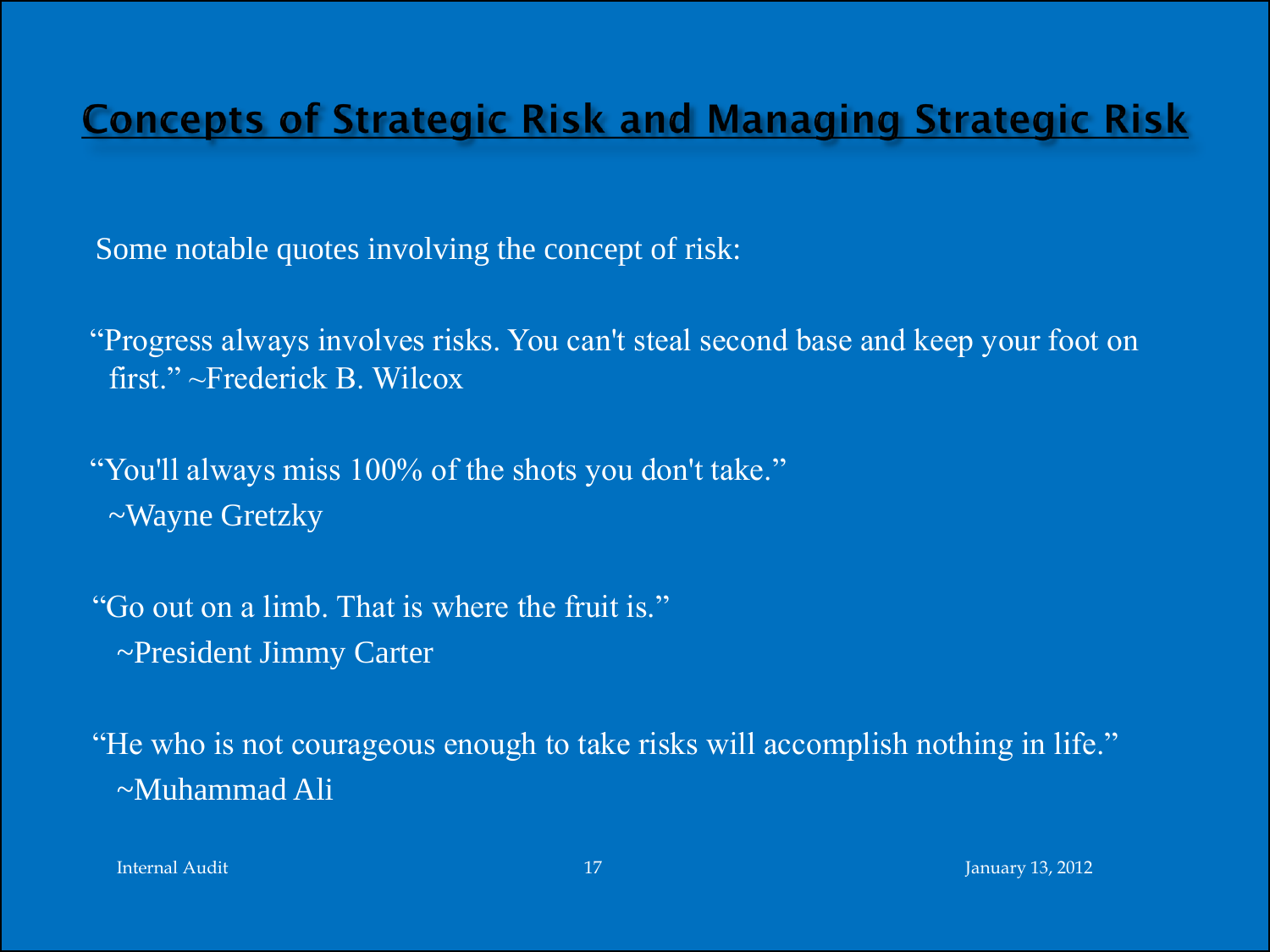#### References

- The Institute of Internal Auditors (IIA) International Professional Practices Framework (IPPF).
- "What Is Strategic Risk Management?" by Mark Frigo and Richard Anderson, Strategic Management, April 2011, p.21-22, 61.
- "Strategy Risk Management: The New Core Competency" by Mark Frigo, Harvard Business Review Balanced Scorecard Report, January –February 2009, p.3-6.
- "Understanding Strategic Risks" by Bob Stephen , Director of Financial Advisory Services for Wipfli LLP, Insight Article, June 2007, p.1-2.
- □ "Value Added Business Propositions" presented by Dennis Svitek at IIA Mid-Atlantic District Conference, October 20, 2011.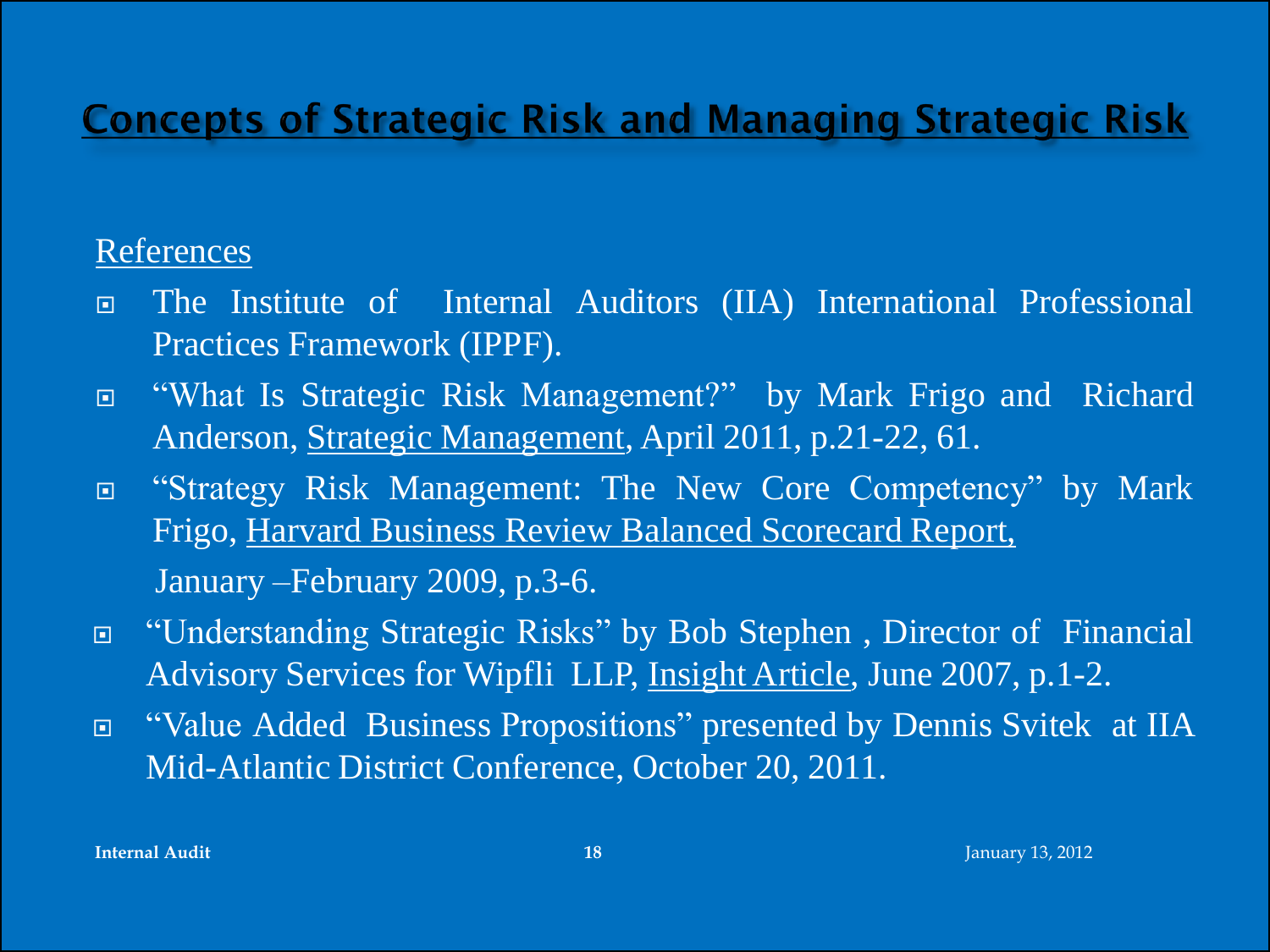#### References

- □ "Understanding Strategic Risks" by Richard Anderson, The Institute of Internal Auditors Audit Executive Center, December 2011, p.1-18.
- "Strategic Risk Assessment by Mark Frigo and Richard Anderson, Strategic Finance, December 2009, p. 25-33.
- "Risk Management: A Look Back and a Look Forward" by Protiviti Consulting , The Bulletin, vol. 4, issue 6, April 11, 2011.
- "Strategic Objectives" by Greg Dess, G.T. Lumpkin, Marilyn Taylor, Strategic Management, 2 ed. New York: McGraw-Hill Irwin, 2005.